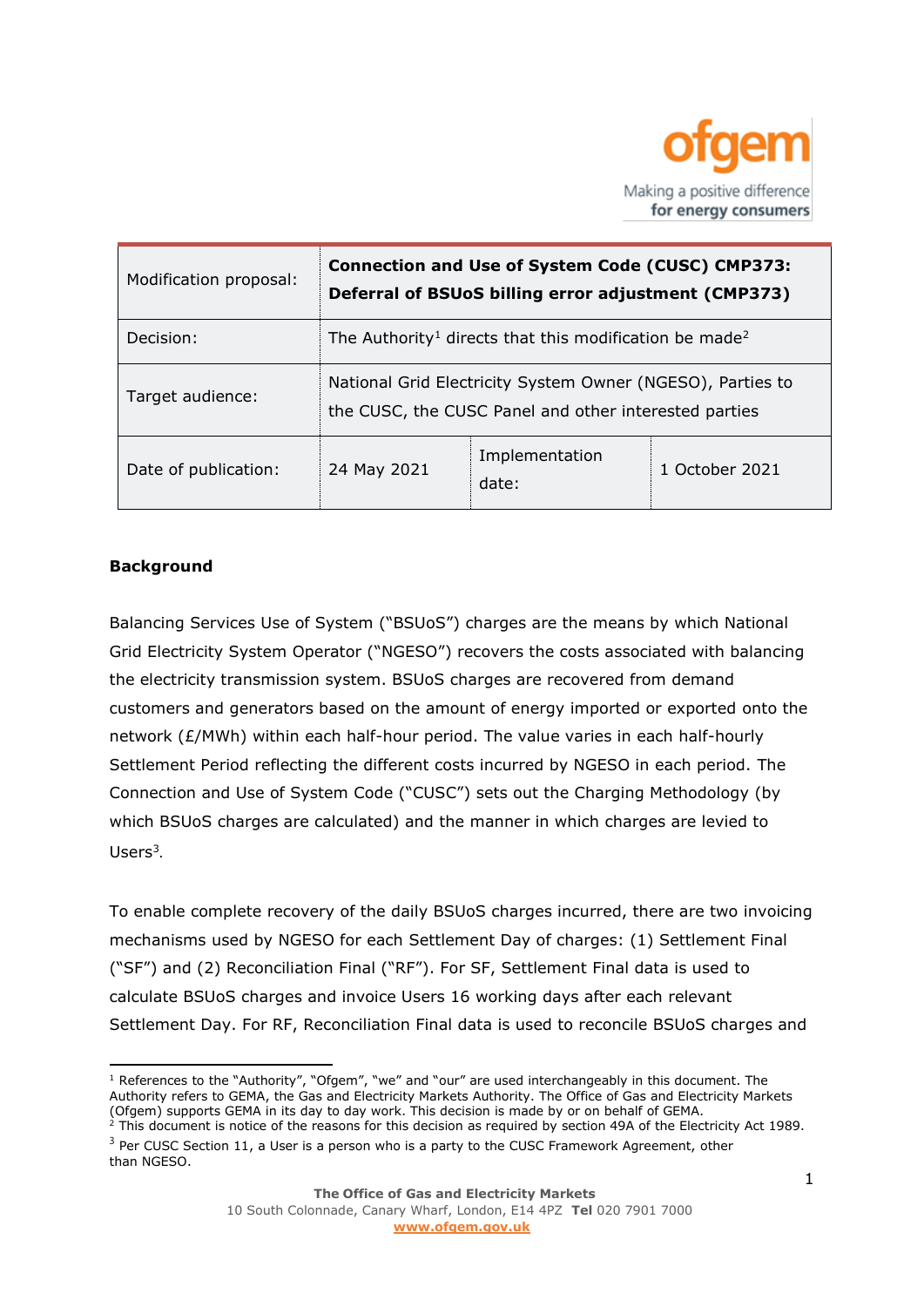invoice for any over- or under-recovery 14 months after each relevant Settlement Day. The invoicing mechanism that costs are recovered via has interactions with the Default Tariff Cap, the cap on tariffs for all customers on standard variable and default energy tariffs. <sup>4</sup> The Default Tariff Cap calculation methodology specifically uses the SF Settlement Runs. Any adjustments to BSUoS costs made to the RF invoicing, which occurs after the SF invoicing run, cannot be reflected in the Default Tariff Cap.

As BSUoS charges are not known in advance, Users forecast what they consider their BSUoS liability in any half hour period will be. We understand that some Users will also apply a risk premium to this value – including Suppliers when pricing (non-pass-through) consumer contracts – to account for variance between forecast and outturn charges.

NGESO stated at the Transmission Charging Methodology Forum ("TCMF") on 8 April 2021 that it intended to recover an additional  $\sim \mathcal{E}44\,\mathrm{m}^5$  of BSUoS charges because it had erroneously omitted charges of this sum from the SF invoices for certain Settlement Days in the 2020/21 Charging Year. On 19 April 2021, NGESO held a webinar with industry members to provide more detail on this issue.<sup>6</sup> In summary, of the  $\sim$ £44m of underrecovered BSUoS charges:

- $\bullet$   $\sim$  £33m of charges related to trading activities covering the period 30 September 2020 – 6 March 2021; and
- $\bullet$   $\sim$  £10m of charges related to the Accelerated Loss of Mains Change Programme ("ALoMCP") for the 2020/2021 charging year.

Following the webinar and NGESO's published position on 20 April 2021<sup>7</sup> it was understood that NGESO intended to:

- Recover the  $\sim$  £33m related to trading activities through RF invoicing from 26 May 2021 relative to the Settlement Periods in which the costs were initially incurred. NGESO's publication noted the majority of the cost ( $\sim$ £30m) would be invoiced between December 2021 and February 2022; and
- Recover the  $\sim$  £10m of ALoMCP costs by smearing them across all Settlement Periods invoiced through SF in 2021/22, with invoicing commencing on 28 April 2021.

<sup>&</sup>lt;sup>4</sup> For further information on the Default Tariff Cap, see: [https://www.ofgem.gov.uk/gas/retail-market/market](https://www.ofgem.gov.uk/gas/retail-market/market-review-and-reform/default-tariff-cap)[review-and-reform/default-tariff-cap](https://www.ofgem.gov.uk/gas/retail-market/market-review-and-reform/default-tariff-cap)

 $\overline{5}$  The actual sum is £43,018,799.35, comprised of costs associated to trading activities of £33,163,790.21, and costs associated to ALoMCP of £9,855,009.14 per the CMP373 FMR: [download \(nationalgrideso.com\)](https://www.nationalgrideso.com/document/191991/download) <sup>6</sup> <https://www.nationalgrideso.com/document/190426/download>

<sup>7</sup> <https://subscribers.nationalgrid.co.uk/t/d-84412E8AFD5D82762540EF23F30FEDED>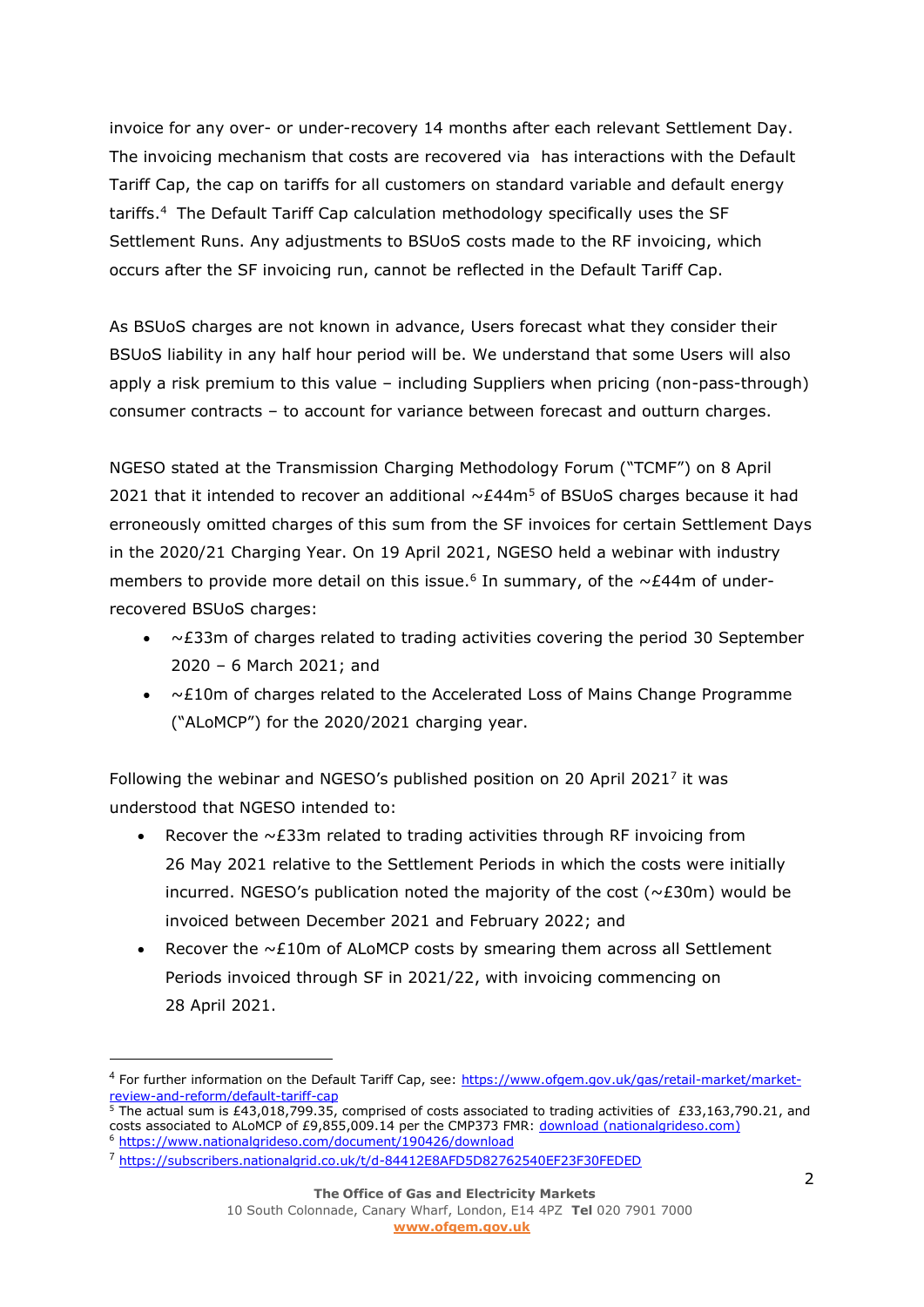### **The modification proposal**

Following the 19 April webinar, CMP373 was raised by EDF Energy ("the Proposer") on 20 April 2021. It initially intended to amend the manner in which the relevant  $\sim$ £43m of BSUoS charges were to be recovered. The solution for CMP373 was then narrowed by the Workgroup to concern itself solely with the means by which the  $\sim$ £33m of underrecovered charges relating to trading activities would be recovered. This was because NGESO's updated position, for recovery of the  $\sim$ £10m of the ALoMCP costs to be done through the SF invoicing run across the Charging Year 2021/22 (weighted across all Settlement Days), had by then been published and was in agreement with the Proposer's position on the ALoMCP costs. This reduced the Proposer's proposed defect to the recovery of the  $\sim$  £33m of charges relating to trading activities. It was also clarified that trading activities costs would be invoiced through the RF invoicing run between 19 November 2021 and 4 May 2022.

The CMP373 proposal would amend the approach to recovery of the  $\sim$ £33m of trading activity costs from NGESO's intended approach of recovery through the RF run invoices for the Settlement Periods in which those costs were initially incurred, with billing taking place from the end of November 2021 onwards, to splitting the costs across each SF invoice for all Settlement Periods between 1 October 2021 and 31 March 2022 ("the Proposal"). These Settlement Periods would then be charged for again (albeit that the charge for some periods may be  $£0$ ) during the RF run, which would take place from December 2022. No Workgroup Alternative CUSC Modifications were raised.

References to 'the Baseline' herein therefore reflect NGESO's stated position which was to recover the  $\sim$  £33m of trading activities costs from November 2021 through the RF run invoices for the Settlement Periods in which those costs were initially incurred.

#### **Urgency**

On 21 April 2021, the CUSC Panel wrote to us to recommend that CMP373 be treated as an Urgent Modification Proposal following an application by the Proposer. The recommendation for urgency was given in the context of NGESO's statements that it intended to recover charges during the RF invoicing run, "*from*" late May 2021, and was supported by the Panel on the basis that an alternative solution would have to be implemented prior to that date. On 23 April 2021, we granted Urgent status to this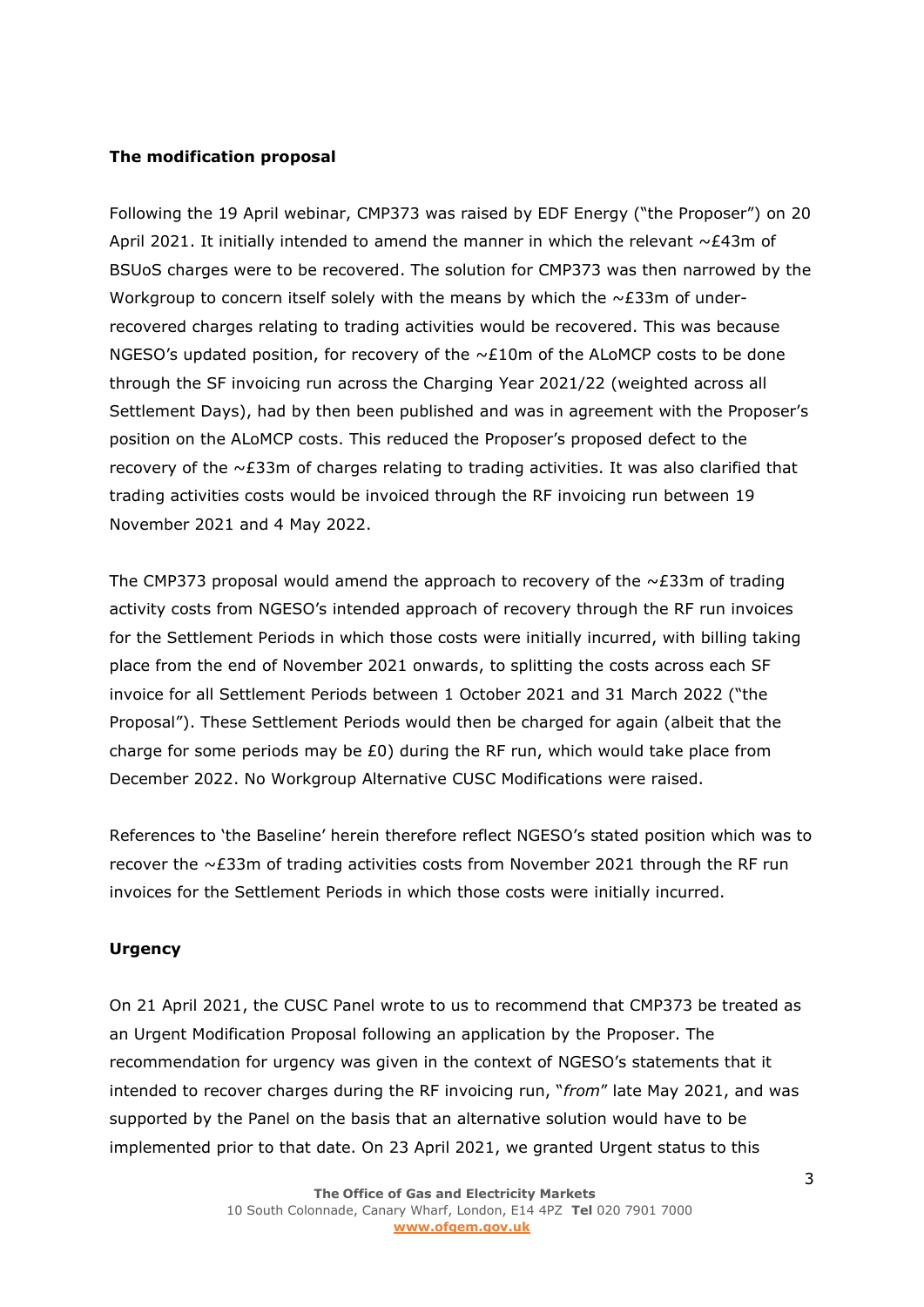Proposal under Ofgem's Urgency Criteria (a), as we considered that the Proposal, if not urgently addressed, could have a significant commercial effect on Users. We noted that treating the Proposal as urgent would allow the exploration of potential solutions which may be implemented ahead of NGESO issuing invoices in late May.

We would note that the provision of clear, timely and consistent information that is accessible to all of industry by NGESO is an ongoing expectation and an important factor in helping to avoid the need for unnecessary urgent modifications to be raised. We believe not only the BSUoS charging and process controls should be reviewed and reflected upon (as identified by NGESO) in light of this issue, but also the sufficiency of the communication and information provision to industry in addressing this issue.

# **CUSC Panel<sup>8</sup> recommendation**

At the CUSC Panel meeting on 14 May 2021, a majority of the CUSC Panel considered that CMP373 would better facilitate the CUSC objectives than the Baseline and the Panel therefore recommended its approval. A majority of Panel members considered that the Proposal would better facilitate applicable CUSC charging objective (a) than the Baseline and would be neutral against objective (b), although votes from the other Panel members were mixed between neutral and negative against objectives (a) and (b).

### **Our decision**

We have considered the issues raised by the Proposal and the Final Modification Report ("FMR") dated 14 May 2021. We have considered and taken into account the responses to the industry consultations on the Proposal which are attached to the FMR.<sup>9</sup> We have concluded that:

- implementation of the Proposal will better facilitate the achievement of the applicable objectives of the CUSC;<sup>10</sup> and
- directing that the modification be made is consistent with our principal objective and statutory duties. 11

<sup>&</sup>lt;sup>8</sup> The CUSC Panel is established and constituted from time to time pursuant to and in accordance with section 8 of the CUSC.

<sup>9</sup> CUSC modification proposals, modification reports and representations can be viewed on NGESO's website at: [https://www.nationalgrideso.com/industry-information/codes/connection-and-use-system-code](https://www.nationalgrideso.com/industry-information/codes/connection-and-use-system-code-cusc/modifications)[cusc/modifications](https://www.nationalgrideso.com/industry-information/codes/connection-and-use-system-code-cusc/modifications)

<sup>&</sup>lt;sup>10</sup> As set out in Standard Condition C5(5) of NGESO's Transmission Licence, see: [https://epr.ofgem.gov.uk//Content/Documents/Electricity%20transmission%20full%20set%20of%20consolidat](https://epr.ofgem.gov.uk/Content/Documents/Electricity%20transmission%20full%20set%20of%20consolidated%20standard%20licence%20conditions%20-%20Current%20Version.pdf) [ed%20standard%20licence%20conditions%20-%20Current%20Version.pdf](https://epr.ofgem.gov.uk/Content/Documents/Electricity%20transmission%20full%20set%20of%20consolidated%20standard%20licence%20conditions%20-%20Current%20Version.pdf)

 $11$  The Authority's statutory duties are wider than matters which the Panel must take into consideration and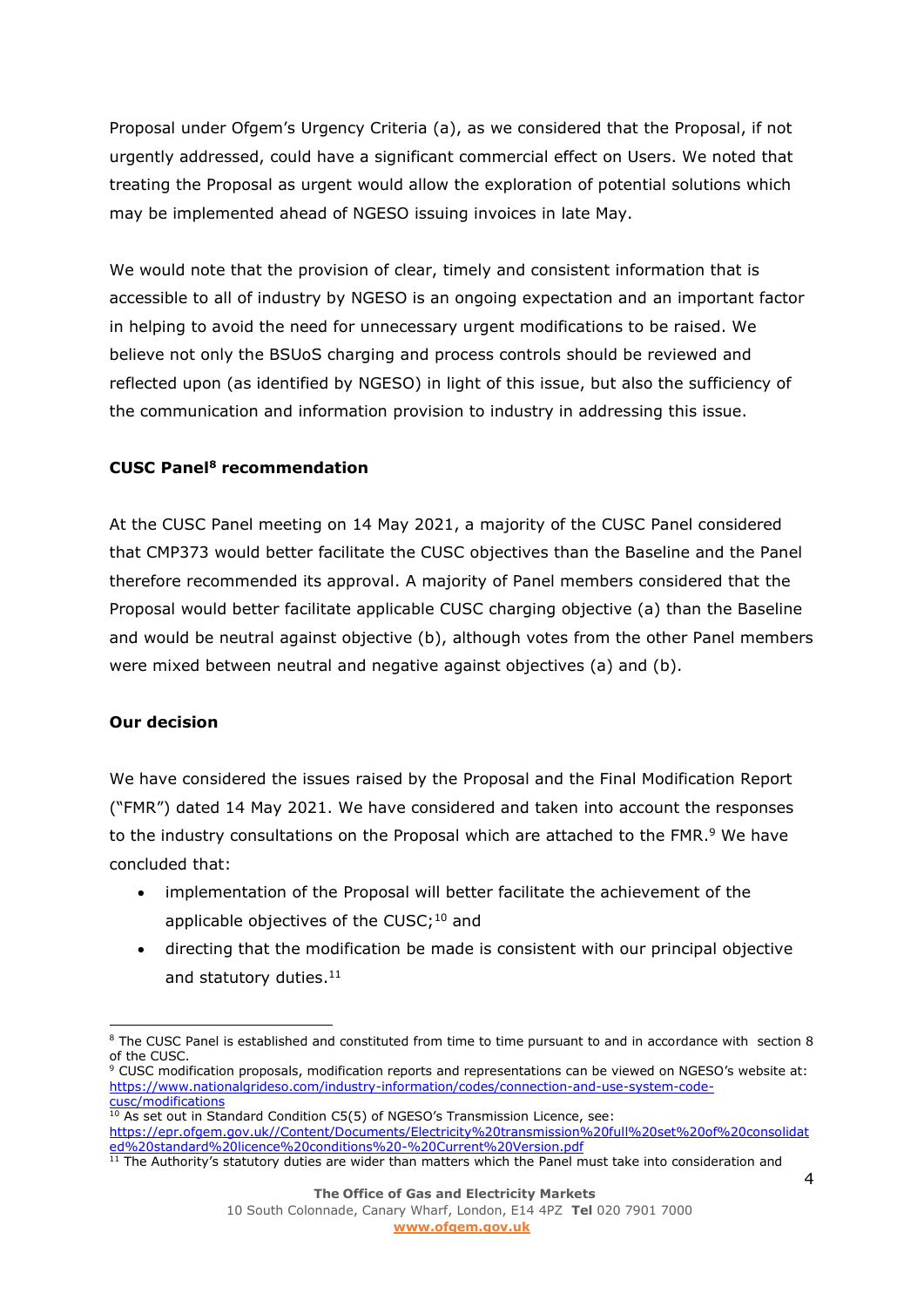### **Reasons for our decision**

We consider this Proposal will better facilitate CUSC charging objective (a), and has a neutral impact on the other applicable objectives. The existing provisions of the CUSC do not outline the relevant processes by which NGESO's billing error should be rectified, and as such we have made our assessment against what NGESO have stated is its intended solution (which we refer to as the Baseline).

We recognise that there have been several representations made for and against the differences in timing and approach of the Baseline and the Proposal. In our view, the key factors in evaluating the differing CMP373 proposals are the redistributive implications to Users, i.e. the Baseline enables costs to be recovered from the Users who would have been charged whereas the Proposal uses a roughly corresponding period in 2021/22 to allocate costs to Users in this period, and the extent to which suppliers have equal ability to pass on these costs, i.e. the Proposal enables the costs to be included in the Default Tariff Cap whereas the Baseline does not.

We have found the potential distortions and competitive detriment that may arise from including the cost recovery in the RF invoicing run rather than SF to be determinative in this case. We note the aim of the Baseline is to target as best possible the specific Users who would have paid the charges if they were levied when they should have been. However, in the case of BSUoS these are not directly attributable costs and do not send useful operational signals, so we do not see cost-reflectivity as determinative. Therefore we have found the Proposal to be positive in better facilitating effective competition compared to the Baseline, and both the Proposal and Baseline to be neutral in reflecting costs incurred as set out below, and hence we have decided to approve the Proposal.

#### *(a) That compliance with the use of system charging methodology facilitates effective competition in the generation and supply of electricity and (so far as is consistent therewith) facilitates competition in the sale, distribution and purchase of electricity;*

A majority of the Workgroup and Panel members considered that the Proposal would better facilitate charging objective (a), although three of the remaining four Panel members were of the view that the Proposal would be negative against objective (a).

are detailed mainly in the Electricity Act 1989 as amended.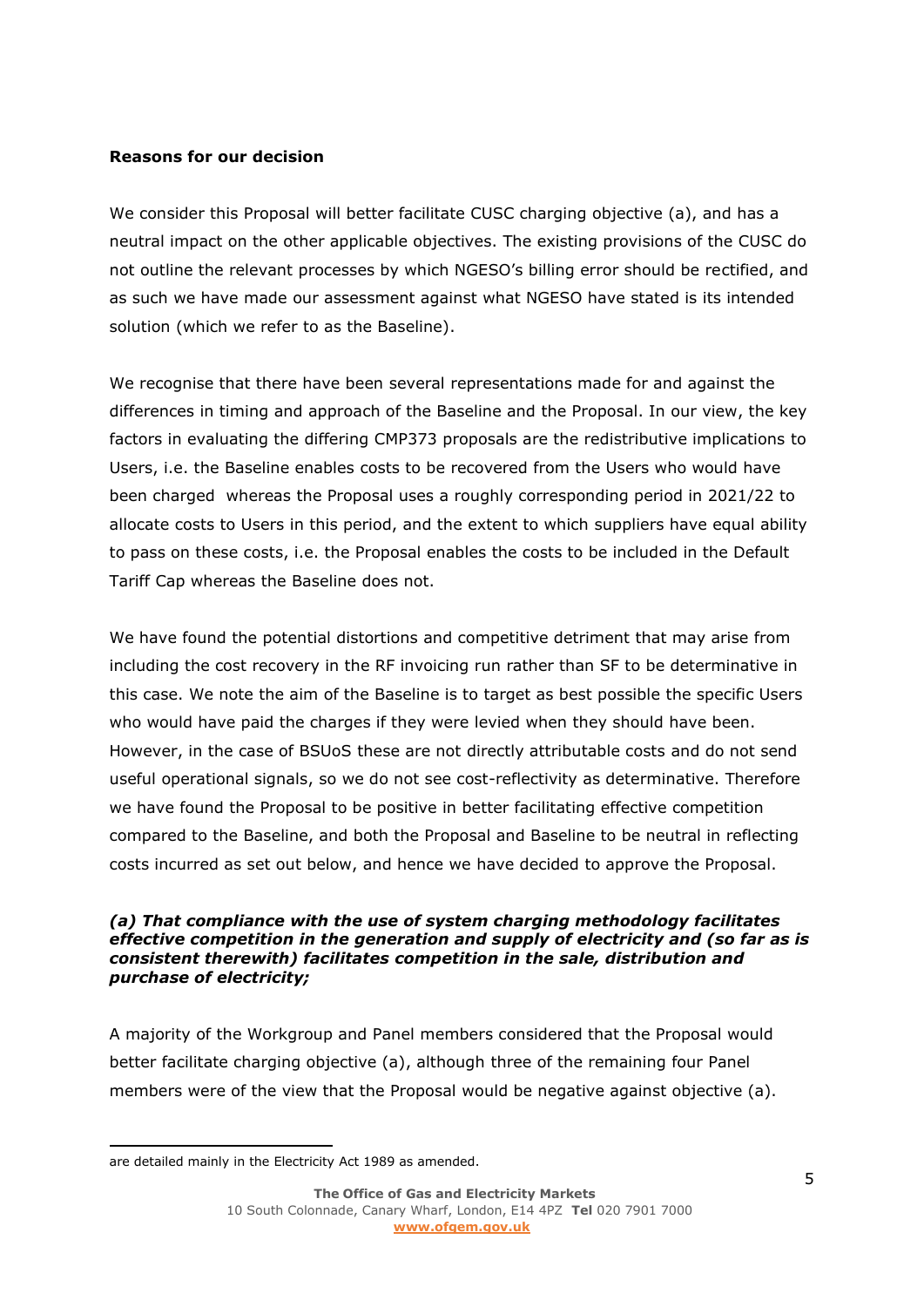Opposing Panel members cited reasons such as RF run invoicing providing greater visibility and notice of upcoming charges and more fairly attributing charges to the parties that would have incurred them, and that issues arising with the Default Tariff Cap should be resolved outside the CUSC.

The vast majority of Workgroup and Code Administrator consultation responses supported the Proposal, predominantly because it would allow parties to recover what they consider to be unforeseeable costs over a reasonable timeframe and allow for costs to be reflected in the Default Tariff Cap methodology.

As set out in the FMR, the difference between SF invoicing under the Proposal and RF invoicing under the Baseline is that, under the Proposal, the trading activity costs, which would have been included in in the SF invoice runs if the error had not occurred, and hence be applicable for the Default Tariff Cap, can be included in tariffs that are subject to the Default Tariff Cap. This is not the case under the Baseline. This allows all suppliers to recover the costs from consumers, whereas the Baseline would create differences between suppliers based on the suppliers' contractual relationship with their customers. In particular, distortions could arise depending on whether or not a supplier has a substantial proportion of domestic customers on the Default Tariff Cap or non-domestic customer with cost pass-through contracts.

We recognise that a number of points were raised, including that: generators' and suppliers' prices likely would have already been set and a benefit from the missing costs may have been received by some; the Baseline provides a substantial period of notice for the costs and visibility of charges ahead of RF invoices; and some reconciliation is to be expected through the SF/RF process. However, we also consider that  $\sim$ £33m is substantially larger than the usual reconciliation difference between SF and RF. This may result in a material cashflow burden on some suppliers and generators and we are not convinced that Users could have reasonably foreseen or potentially managed the risk of such an amount being levied.

We believe that giving suppliers the opportunity to accrue for future liabilities within one fiscal year and include the costs in tariffs subject to the Default Tariff Cap, will help smaller and less liquid suppliers manage their cash flow and hence better facilitate competition between suppliers. Our view is that, under the Baseline, there could be distortions between suppliers depending on their customer base (and hence ability to pass on costs). By avoiding these distortions and allowing suppliers equal opportunity to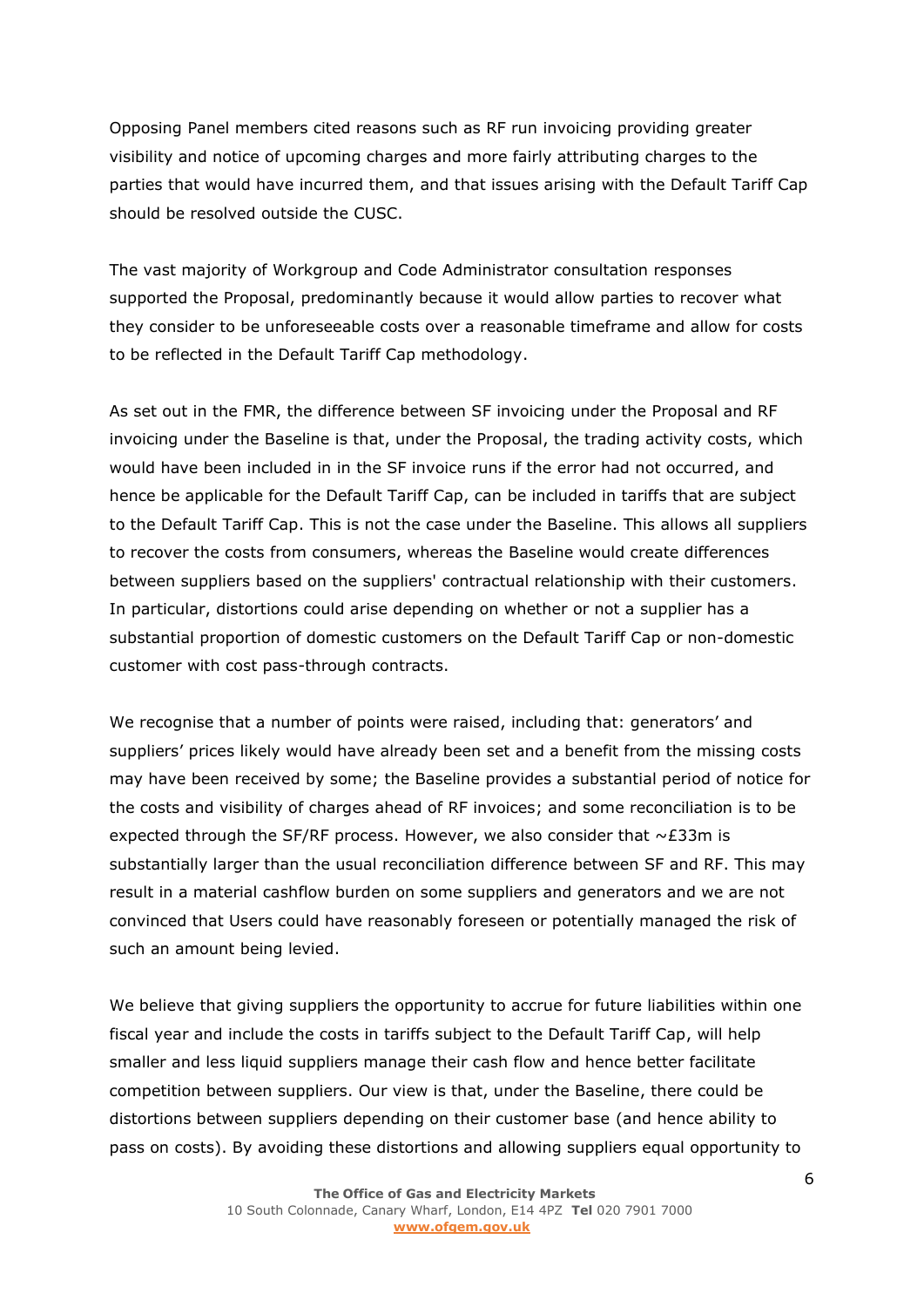incorporate these costs in some form through use of SF invoicing instead of RF, which will allow them to be included in the Default Tariff Cap, the Proposal better facilitates competition between suppliers and is positive against objective (a).

*(b) That compliance with the use of system charging methodology results in charges which reflect, as far as is reasonably practicable, the costs (excluding any payments between transmission licensees which are made under and in accordance with the STC) incurred by transmission licensees in their transmission businesses and which are compatible with standard licence condition C26 (requirements of a connect and manage connection);*

The majority of the Panel found the Proposal to be neutral against charging objective (b), however three Panel members voted the Proposal to be negative against this objective, and one member voted it to be positive. Similarly only one Workgroup member considered the Proposal to better facilitate objective (b). Panel members who saw the Proposal as negative against objective (b) were of the view that changing the  $\sim$ £33m cost recovery to SF invoicing would transfer the cost to parties that would not have been liable had the charges been levied correctly initially as SF invoicing would not be able to attribute charges to those Users in the same way RF invoicing would be, and therefore would reduce cost reflectivity.

We note that, but for the error in not billing the trading activity costs, the costs should have been charged in the SF run for the 2020/21 Charging Year. As such, we consider that both the Baseline and the Proposal can be taken to be imperfect in the context of the BSUoS charging approach to cost-recovery as it is not now possible to recover the charges in this way. We recognise that both the Baseline and Proposal have trade-offs in the way they seek to solve the allocation of the under-recovered costs to Users and settlement periods.

Cost-reflective charging is, in principle, important for providing signals about the marginal or incremental costs that users confer on the system in order to influence choices and behaviour, for instance where to locate. As we have previously said<sup>12</sup>, we do not see balancing services charges as currently sending useful forward-looking signals. As such we do not consider that the recovery of costs under either the Proposal or the Baseline are likely to send any useful cost-reflective signal. We do not believe that

<sup>&</sup>lt;sup>12</sup>[https://www.ofgem.gov.uk/system/files/docs/2020/12/response\\_to\\_the\\_second\\_bsuos\\_task\\_force\\_report.pdf](https://www.ofgem.gov.uk/system/files/docs/2020/12/response_to_the_second_bsuos_task_force_report.pdf)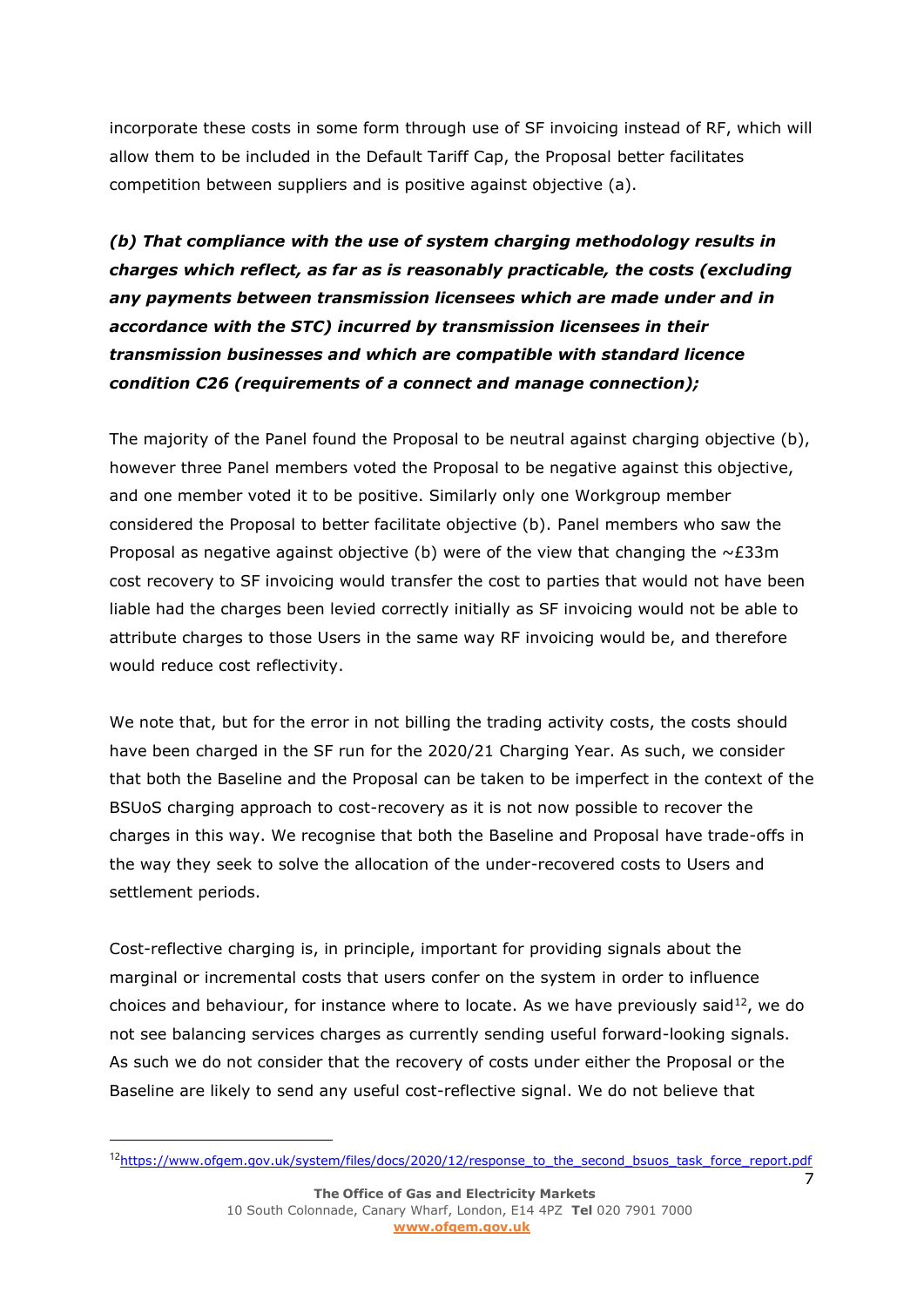suppliers will be able to pass the cost to all consumers who drew power (thereby, broadly, driving the value of suppliers' liabilities) during the relevant Settlement Periods, or that generators will be able to take any different action now as a result of the charges being levied at RF.

Moreover, the Baseline allows the costs to be recovered from the relevant Users at the time the costs were incurred in 2020/21, rather than the Users at the time of the relevant periods of SF invoicing in 2021/22 under the Proposal. However, under the Baseline approach, Users are not incurring charges as they would have through the SF invoicing run had the charges been levied correctly initially, and are instead having charges retrospectively applied, which cannot be considered a forward-looking cost signal. The Proposal enables the costs to be recovered in a similar fashion to how they initially should have been, through SF invoicing over a roughly corresponding period in 2021/22. However, as noted in the FMR, there are concerns over potentially spurious accuracy in using corresponding periods, and charges will not reflect the exact Users who would have been charged for the costs in 2020/21.

Therefore, given the above considerations, on balance we consider both the Baseline and the Proposal to be neutral against objective (b).

### **Legal text**

Whilst we have approved this Proposal, we are disappointed to again see errors in the legal text associated to a CUSC Modification Proposal. In our view, the legal text is sufficiently clear for us to understand the practical operation of the Proposal and for us to form an opinion on the Proposal. These 'housekeeping' errors do not affect our assessment of the Proposal and once resolved, should implement the Proposal as intended. The misalignments to other CUSC provisions in the current legal text that we expect to be resolved are:

- Charges are levied within a Charging Year, rather than a 'financial year' and we are not sure that all of the relevant charges would have been 'due' during  $2020/21^{13}$ ; and
- 'settlement days' should be Settlement Days to align to the rest of the Charging Methodology and to Section 11 of CUSC to ensure clarity to liable Users.

<sup>13</sup> [Balancing Services Use of System \(BSUoS\) charges | National Grid ESO](https://www.nationalgrideso.com/industry-information/charging/balancing-services-use-system-bsuos-charges) - 30 March 2020, "BSUoS Payment calendar" – we invite NGESO to confirm if the invoices issued in respect of the SF run for Settlement Dates in March 2021 were in fact due within-year